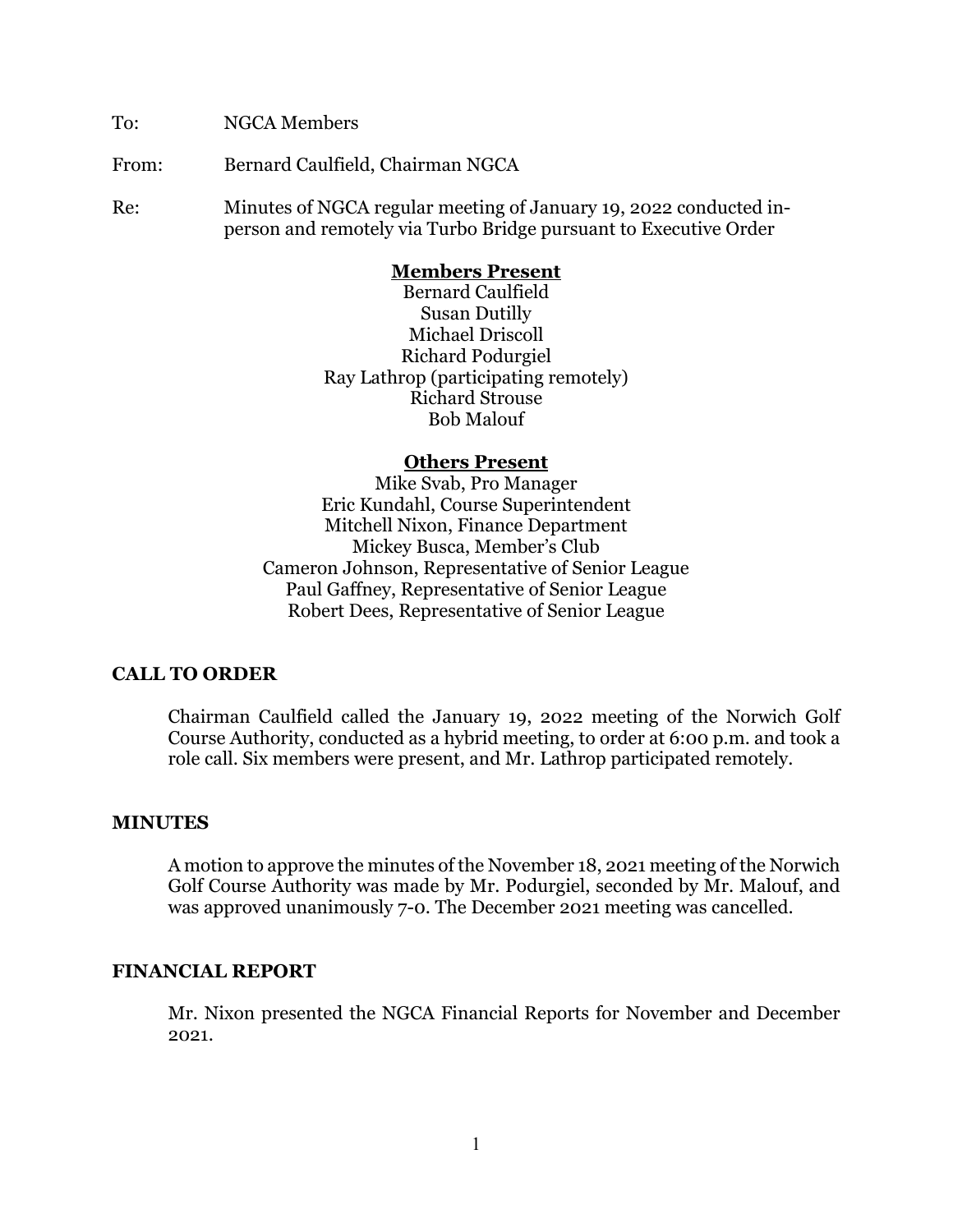### **Current Month**

OPERATING REVENUES for the month of November 2021 were \$23,979, compared to budgeted revenues of \$6,050, \$17,929 over budgeted REVENUES, and \$26,134 less than November 2020 revenues.

EXPENSES for the month of November 2021 were \$68,828, compared to budgeted expenses of \$74,480, \$5,652 under budgeted expenses, and \$15,328 over November 2020 expenses.

NET LOSS for November 2021 was \$44,849 compared to a NET LOSS for November 2020 of \$3,382. This figure is after depreciation of \$12,227 in 2021 and \$6,873 in 2020.

The CASH BALANCE for November 2021 was \$260,664. The comparable figure in the prior month, October 2021, was \$361,470. This is a decrease of \$100,805.

# **Year to Date (YTD)**

YTD OPERATING REVENUES were \$1,293,130 compared to YTD budgeted REVENUES of \$1,086,620. This is \$206,510 over the YTD Budget, and \$97,641 more than the prior year.

YTD EXPENSES were \$1,141,418, compared to YTD budgeted expenses of \$1,066,849. This is \$74,569 over the YTD budgeted expenses, and \$158,208 more than the prior year.

YTD TOTAL REVENUES exceeded Expenses by \$151,712; and are over original Budget figure by \$131,941, and \$60,639 under YTD November 2020. The EXPENSES were within the increase in the budgeted expense amount approved by the Council of the City of Norwich.

## **Items of interest on the Balance Sheet include:**

- Accounts Receivable is \$0. As of today, the Caddy Shack restaurant rent is paid through the end of the year.
- The balance in Accounts Payable (products/services that have been received but not yet been paid for as of November 30, 2021) is \$3,425.
- The Due to General Fund is the NGCA's cash balance as of November 30, 2021. An amount in the Asset section means that the City owes the NGCA those funds of \$260,664.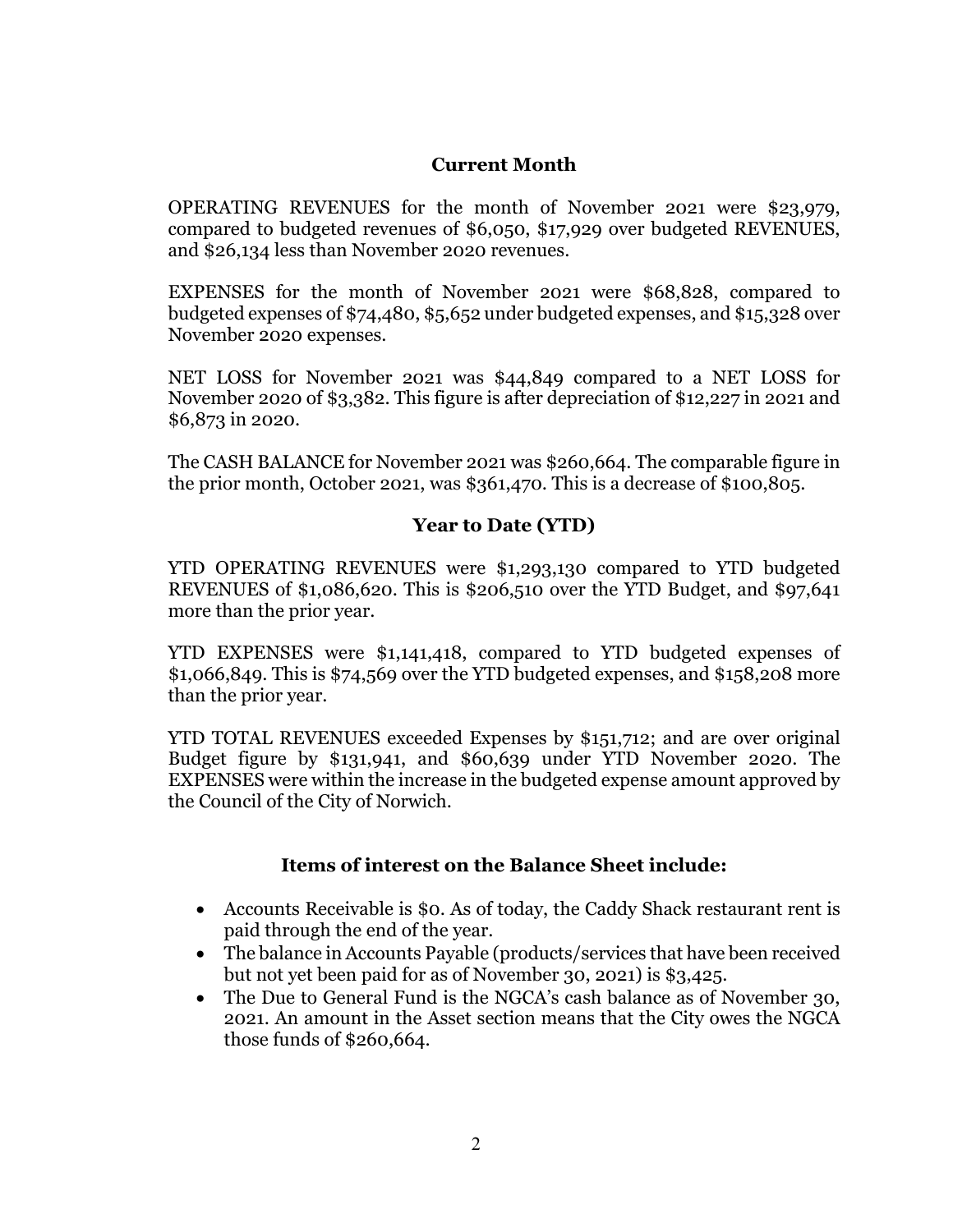Note: The November Cash Balance less Accounts Payable equals Cash (Shortfall):

 $$260,664 - $3,425 = $257,239$ 

# **Current Month**

OPERATING REVENUES for the month of December 2021 were \$3,279, compared to budgeted revenues of \$1,350, \$1,929 over budgeted REVENUES, and \$3,035 less than December 2020 revenues.

EXPENSES for the month of December 2021 were \$74,259, compared to budgeted expenses of \$50,979, \$23,351 over budgeted expenses, and \$32,883 over December 2020 expenses.

NET LOSS for December 2021 was \$70,980 compared to a NET LOSS for December 2020 of \$35,062. This is after depreciation of \$12,227 in 2021 and \$6,873 in 2020.

The CASH BALANCE for December 2021 was \$198,057. The comparable figure in the prior month, November 2021, was \$260,714. This is a decrease of \$62,657.

## **Year to Date (YTD)**

YTD OPERATING REVENUES were \$1,295,889, compared to YTD budgeted REVENUES of \$1,087,970. This is \$207,929 over the YTD Budget, and \$94,095 more than the prior year.

YTD EXPENSES were \$1,218,897, compared to YTD budgeted expenses of \$1,117,828. This is \$101,048 over the YTD budgeted expenses, and \$194,383 more than the prior year.

YTD TOTAL REVENUES exceeded Expenses by \$77,002; and is over budget by \$106,860, and \$100,287 under YTD December 2020.

## **Items of interest on the Balance Sheet include:**

- Accounts Receivable is \$0. \$560 was prepaid on rent for 2022 with \$404 remaining outstanding.
- The balance in Accounts Payable (products/services that have been received but not yet been paid for as of December 31, 2021) is \$2,333.
- The Due to General Fund is the NGCA's cash balance as of December 31, 2021. An amount in the Asset section means that the City owes the NGCA those funds of \$198,057.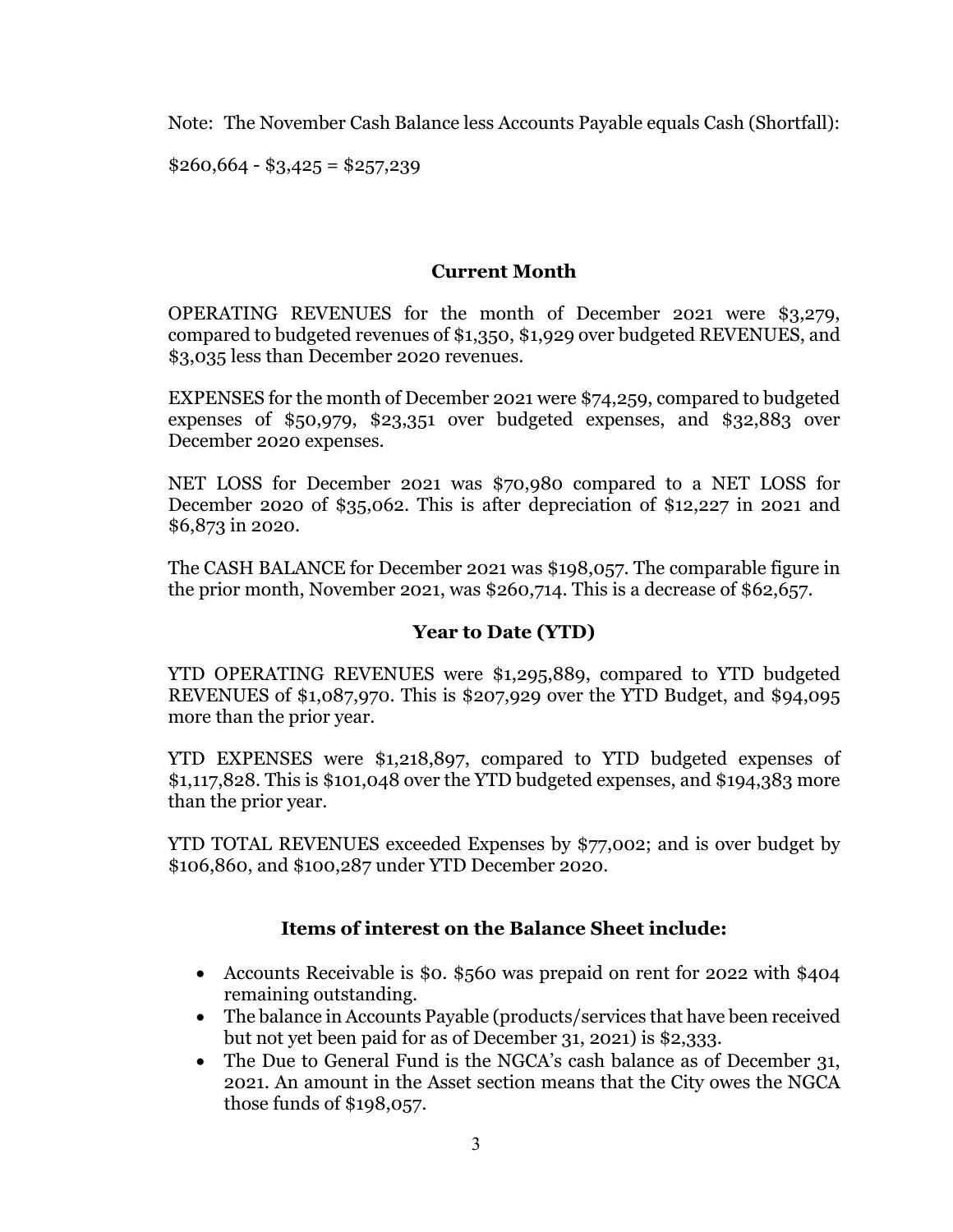Note: The December Cash Balance less Accounts Payable equals Cash (Shortfall):

 $$198,057 - $2,333 = $195,724$ 

A motion to accept both the November and December Financial Reports was made by Mr. Malouf, seconded by Ms. Dutilly and approved by a unanimous 7-0 vote.

### **CORRESPONDENCE**

Mr. Caulfield reported that no correspondence had been received.

### **CADDY SHACK RESTAURANT**

The Caddy Shack was reported as paid up through January 2022.

### **CHAIRMAN'S REPORT**

Chairman Caulfield reported that it had been a very busy week with respect to work performed in the clubhouse preparing for the 2022 season. He extended his thanks to Mike Svab, Ray Gorton, and Bob Malouf, all of whom had worked at completing this work. Mr. Svab on behalf of himself, Mr. Gorton and Mr. Malouf extended his thanks to Chairman Caulfield for the work he had performed.

### **COURSE SUPERINTENDENT**

Mr. Kundahl noted that much work has been completed in the area of the 1st tee and the pumphouse trimming up the same.

He expects work will start on the bridge on the  $4<sup>th</sup>$  hole this coming week, weather permitting. Mr. Menard is already pruning and involved in tree removal on the course and will continue to do so.

John Hansen is the new mechanic. John Paty has agreed to stay on through the end of February 2022 to work with him on familiarizing Mr. Hansen with the programs, equipment, and demands of the Course from a mechanics perspective.

### **PRO MANAGER REPORT**

Mr. Svab reported that a new website for the Norwich Golf Course is up and running. It is an upgrade of the old website, and he is pleased with it.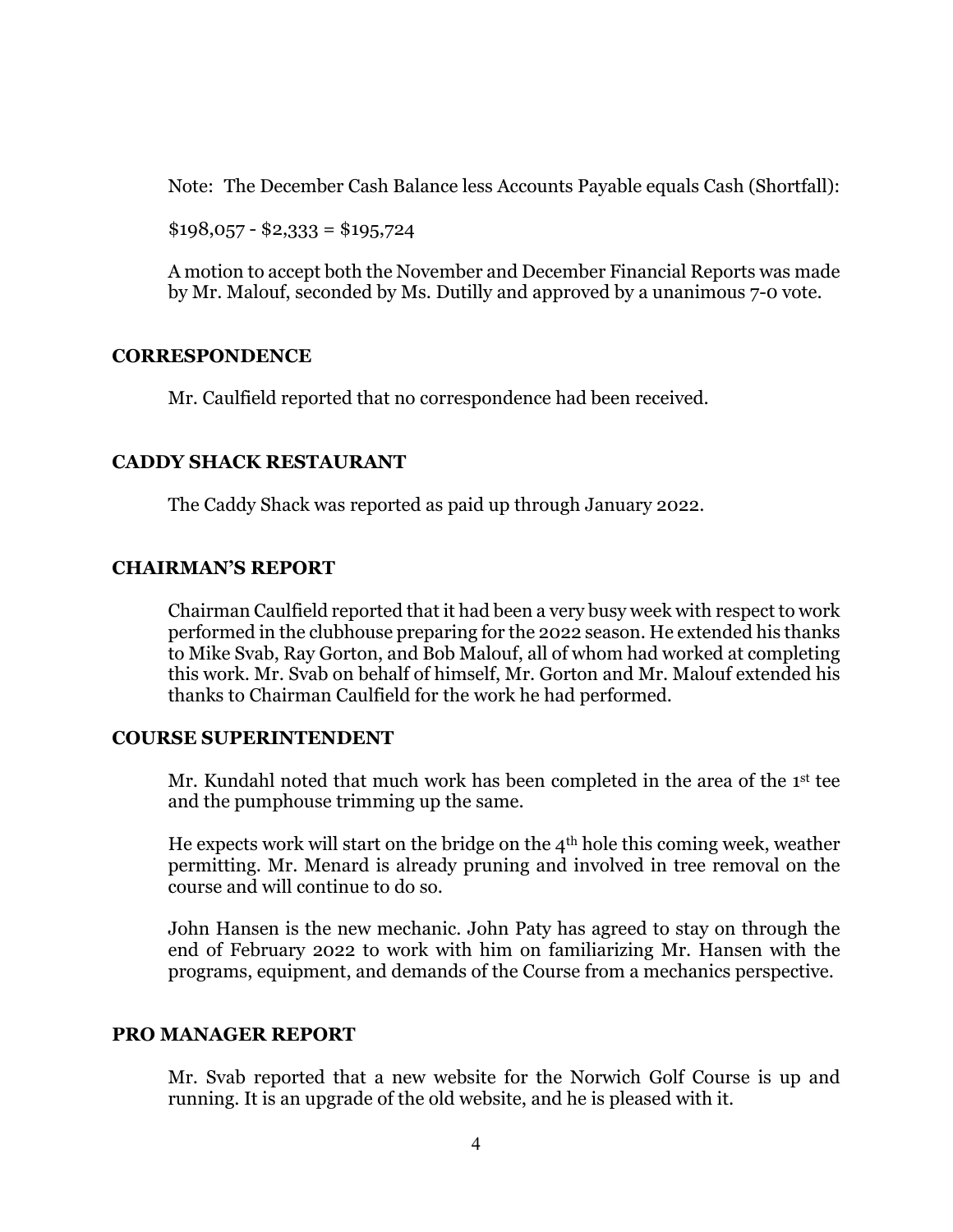Mr. Svab discussed the renovations done on the clubhouse, the work including painting and other work in the bathrooms, replacement of ceiling tiles throughout the building, installing new carpets, general cleaning and work in the kitchen area.

Mr. Svab then reviewed the Capital Projects List for the Norwich Golf Course. He noted that a septic system repair costing approximately \$5,000 is immediately necessary as it is mandatory that the system be fully operational for the opening of the restaurant and the facility. As a consequence, this project has jumped to the #2 position on Capital Projects following the work on the 1st tee, the entrance, and the 4th tee bridge project.

Mr. Svab noted that the electrical line running through the parking lot will be removed with the new electrical service to be installed along the edges of the parking lot. That work should be completed by NPU relatively soon. The current power supply is temporary. Mr. Svab and the Authority extended its thanks to NPU for its assistance and covering the cost of the project.

Mr. Svab covered items on the Capital Project List and their present status including updating for the deck, the bridge on the 4th hole, and the new motor for the kitchen hood, on backorder, and expected to be delivered by the end of the month.

Mr. Svab then described a new project intended to make the current outdoor beer garden more useable and to spruce up this area of the clubhouse grounds. He has received estimates of the cost of a permanent cedar structure which would cover the beer garden area. This would allow the removal of the jersey barriers with the area to be secured from vehicle traffic probably by the installation of permanent bollards. He indicated he has spoken with the planning department regarding this project, and it appears there will be minimum administrative issues.

A motion to proceed on installing a cedar cover structure in the beer garden with appropriate protection was made by Mr. Podurgiel, seconded by Mr. Malouf, and approved by a vote of 7-0.

### **MEMBER'S CLUB**

Mr. Busca reported for the Member's Club and noted that a subcommittee has been established to revise the by-laws and constitutions of the Member's Club. That work is essentially complete, and it will be brought to the Member's Club at the next meeting. A list of the tournaments the Member's Club wishes to sponsor for the 2024 season is being prepared and will be presented.